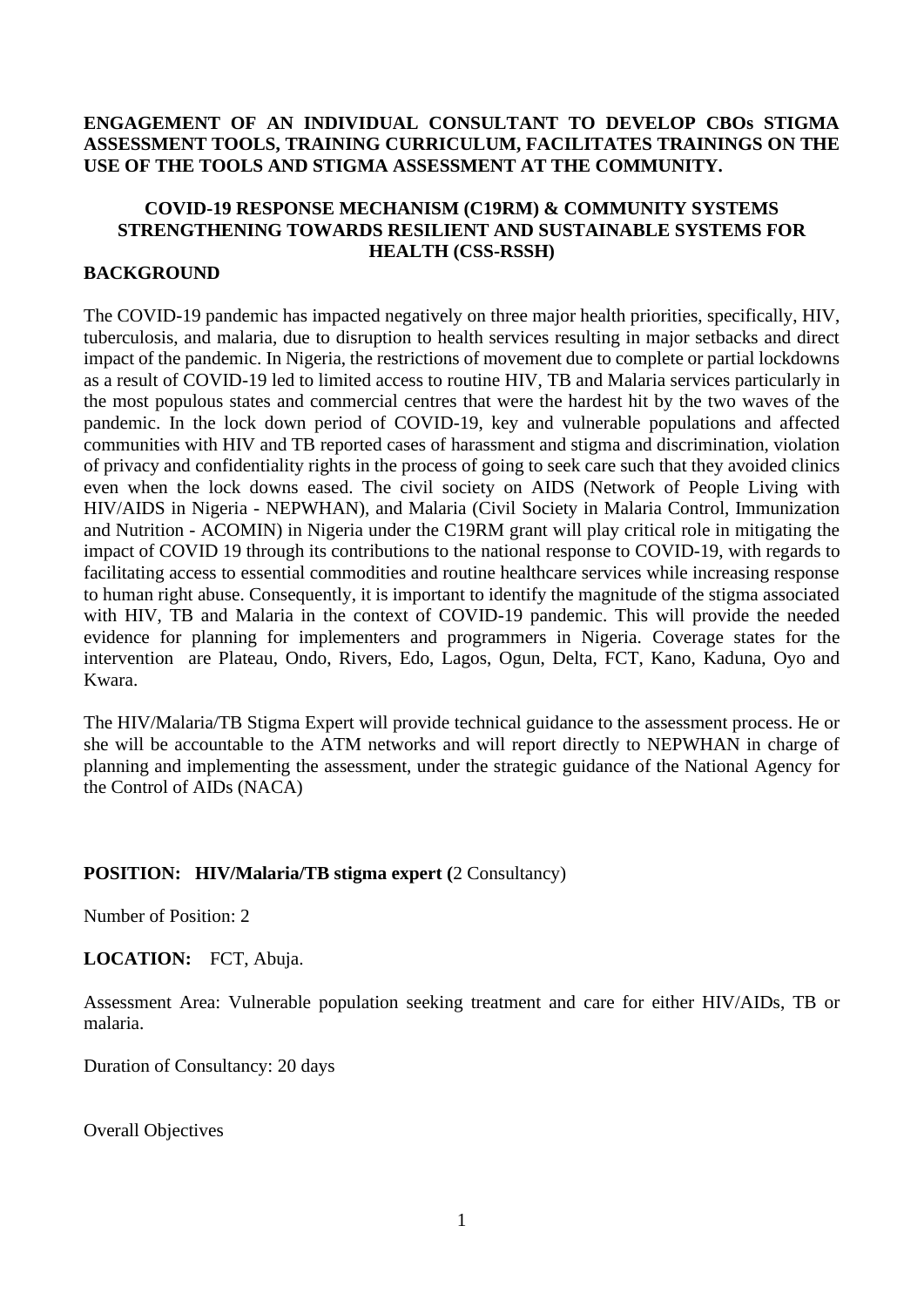To assess the extent to which HIV, Malaria and TB stigma acts as a barrier to both accessing and providing services in the context of COVID 19, and to support the development of recommendations to address HIV, Malaria and TB stigma so that quality HIV, Malaria and TB services are available, accessible and acceptable to all, with special considerations given to the needs of key, vulnerable and under served populations.

# Specific Objectives

- 1. To understand the level and dimensions of perceived self-stigma, and stigma directly experienced and observed by people diagnosed with HIV, Malaria and TB
- 2. To understand the level and dimensions of secondary HIV, Malaria and TB stigma directly experienced, and stigma observed by family members / primary carers of people diagnosed with HIV, Malaria and TB
- 3. To understand the level of perceived HIV, Malaria and TB stigma against people diagnosed with HIV, Malaria and TB in communities and stigma observed by the community.
- 4. To understand the level and dimensions of perceived HIV, Malaria and TB stigma against people diagnosed with HIV, Malaria and TB in health care settings and stigma against health care workers.
- 5. To support the development of recommendations to address HIV, Malaria and TB stigma in order to reduce peoples' vulnerability to HIV, Malaria and TB infection, increase peoples' access to HIV, Malaria and TB services and improve treatment outcomes

Roles/Responsibilities of the Consultant

- 1. Develop protocol/inception report detailing how the assessment will be conducted with clear timeline.
- 2. Conduct baseline assessment/entry interaction meeting with the 3 ATM networks (NEPWHAN, ACOMIN and TB Network) to understand the context of stigma for the three disease areas.
- 3. Map all the stigma stakeholders who should engage in the process.
- 4. Conduct desk review of stigma assessment tools.
- 5. Develop stigma assessment tools to capture data at the community level
- 6. Field-test the developed tools.
- 7. Facilitate a day meeting with the 3 ATM networks (NEPWHAN, ACOMIN and TB Network) to finalize and adopt the tools.
- 8. Develop training slides/presentations for training of national staff and research assistants/data collectors on use of the tools.
- 9. Develop Terms of Reference for the research assistants/data collectors.
- 10. Facilitate a 3days non-residential meeting for National staff on the use of the tools
- 11. Remotely support the training of the research assistants/data collectors.
- 12. Oversee the data collection process
- 13. Analyze data
- 14. Develop recommendations and action plan with stakeholders and submit assessment report.

### **Deliverables for Research Coordinator (Consultants)**

1. Inception report/protocol.